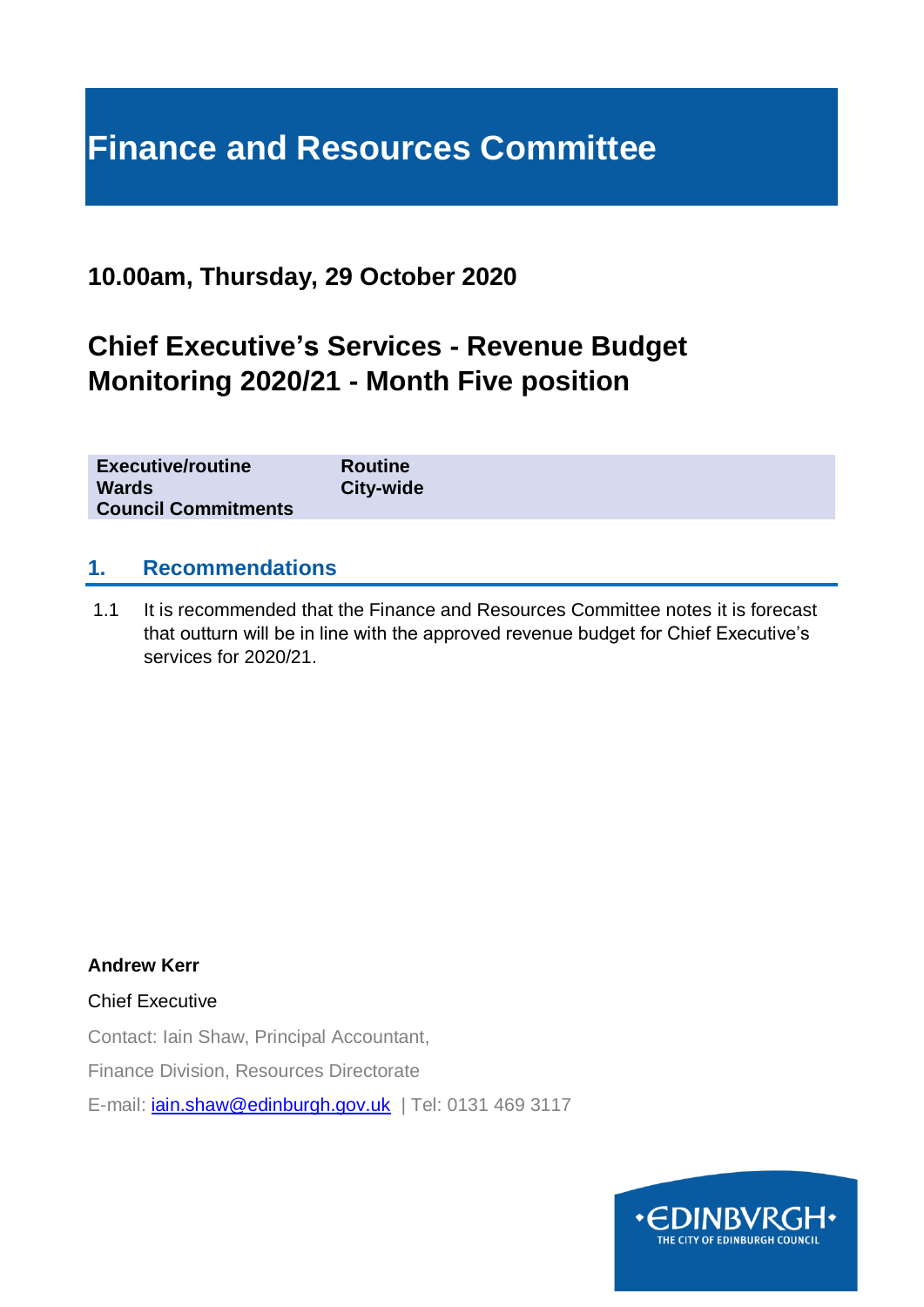**Report**

# **Chief Executive's Services - Revenue Budget Monitoring 2020/21 - Month Five position**

#### **2. Executive Summary**

- 2.1 The report sets out the projected five-month revenue budget monitoring position for Chief Executive's Services, based on actual expenditure and income to the end of June 2020 and expenditure and income projections for the remainder of the financial year.
- 2.2 Chief Executive's Services is projecting a budget pressure of £0.115m for 2020/21. The budget pressure will be fully mitigated through reduced loans charges in 2020/21. The attainment of this position is subject to ongoing actions to deliver all approved savings together with the active management of risks and pressures.

# **3. Background**

- 3.1 The Council's Financial Regulations require submission of quarterly monitoring reports on service financial performance to the Finance and Resources Committee.
- 3.2 This report advises on the current outturn projection for Chief Executive's Services for 2020/21, based on the position after five months of the financial year.

#### **4. Main report**

- 4.1 The Chief Executive's services revenue budget for 2020/21 is £9.439m. The budget includes the cost of the Chief Executive's office and the Strategy and Communications Division.
- 4.2 The period five projection is a forecast budget pressure of £0.115m, arising from a forecast shortfall in the achievement of savings from senior management savings. The budget pressure will be fully mitigated through reduced loans charges in 2020/21. An analysis of the projection by service is provided in Appendix 1.
- 4.3 The approved 2020/21 revenue budget required Chief Executive's Services to achieve savings of £0.100m in 2020/21. All planned savings for Chief Executive's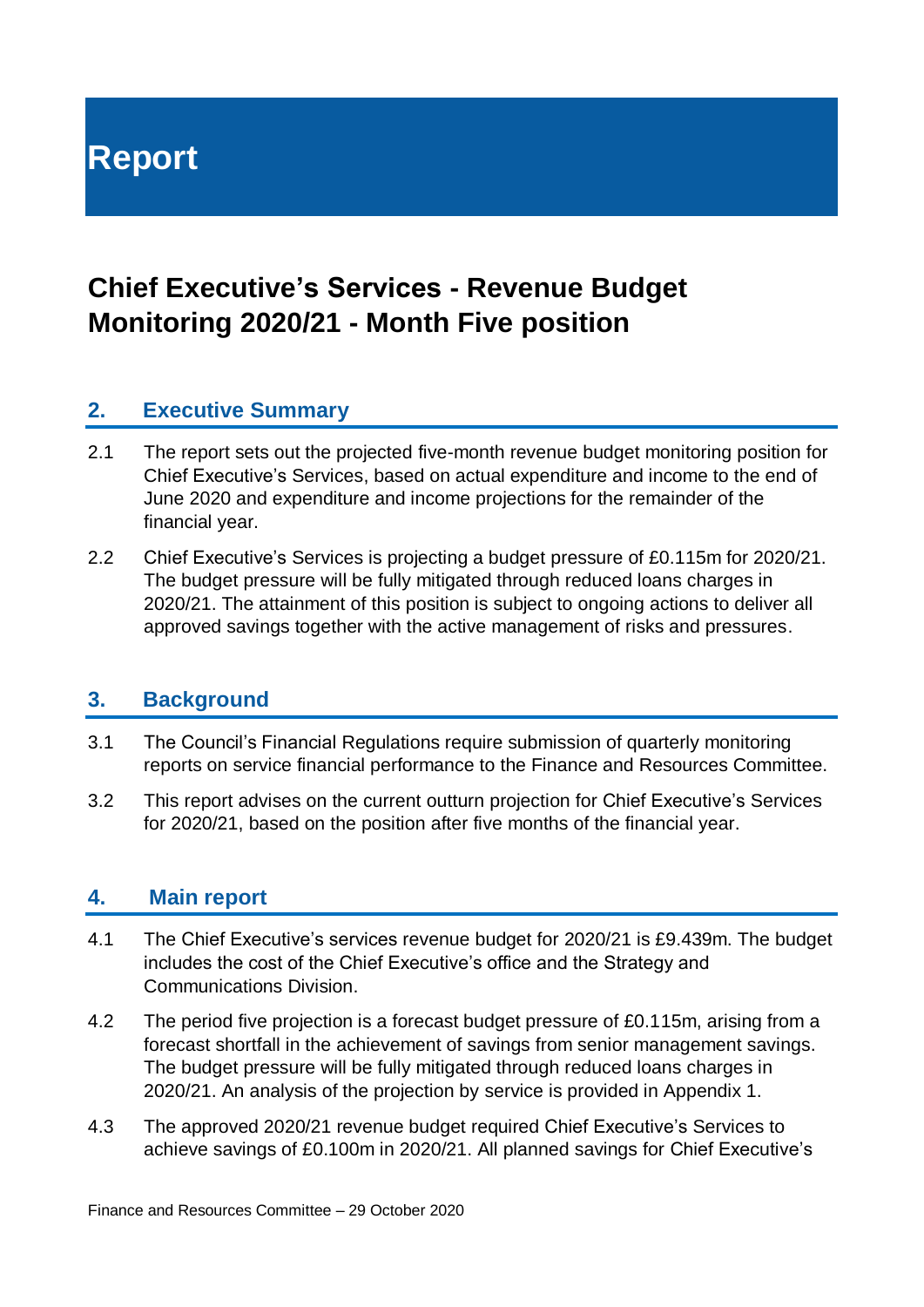Services are forecast to be achieved in 2020/21. An assessment of the achievement of savings targets is detailed in Appendix 2.

4.4 Council-wide Senior Management savings of £0.398m (77%) have been achieved to date and are classified as 'Green' with the remaining balance of £0.115m (23%) being progressed and therefore classified as 'Amber'. This savings target will be fully mitigated through Council-wide reductions reduced loans charges.

#### **5. Next Steps**

5.1 Continuing work to manage financial risks and take timely remedial action, where any adverse variances become apparent.

#### **6. Financial impact**

6.1 The report forecasts a balanced position for Chief Executive's Services for 2020/21. Attainment of a balanced position is the subject of continuing work to identify mitigating measures, active management of financial risks and taking timely remedial action, where any adverse variances become apparent.

#### **7. Stakeholder/Community Impact**

- 7.1 There is no direct relevance to the report's contents. The Council undertook a budget engagement exercise when developing the 2020/21 revenue budget.
- 7.2 There is no direct relevance of the report's contents to impacts on carbon, adaptation to climate change and sustainable development. The Council's revenue budget includes expenditure impacting upon carbon, adaptation to climate change and contributing to sustainable development. In addition, all budget proposals are now subject to an upfront assessment across these areas.

#### **8. Background reading/external references**

8.1 None

#### **9. Appendices**

- 1. Revenue Budget Monitoring 2020/21 Month Five position
- 2. Revenue Budget Savings and Pressures 2020/21.